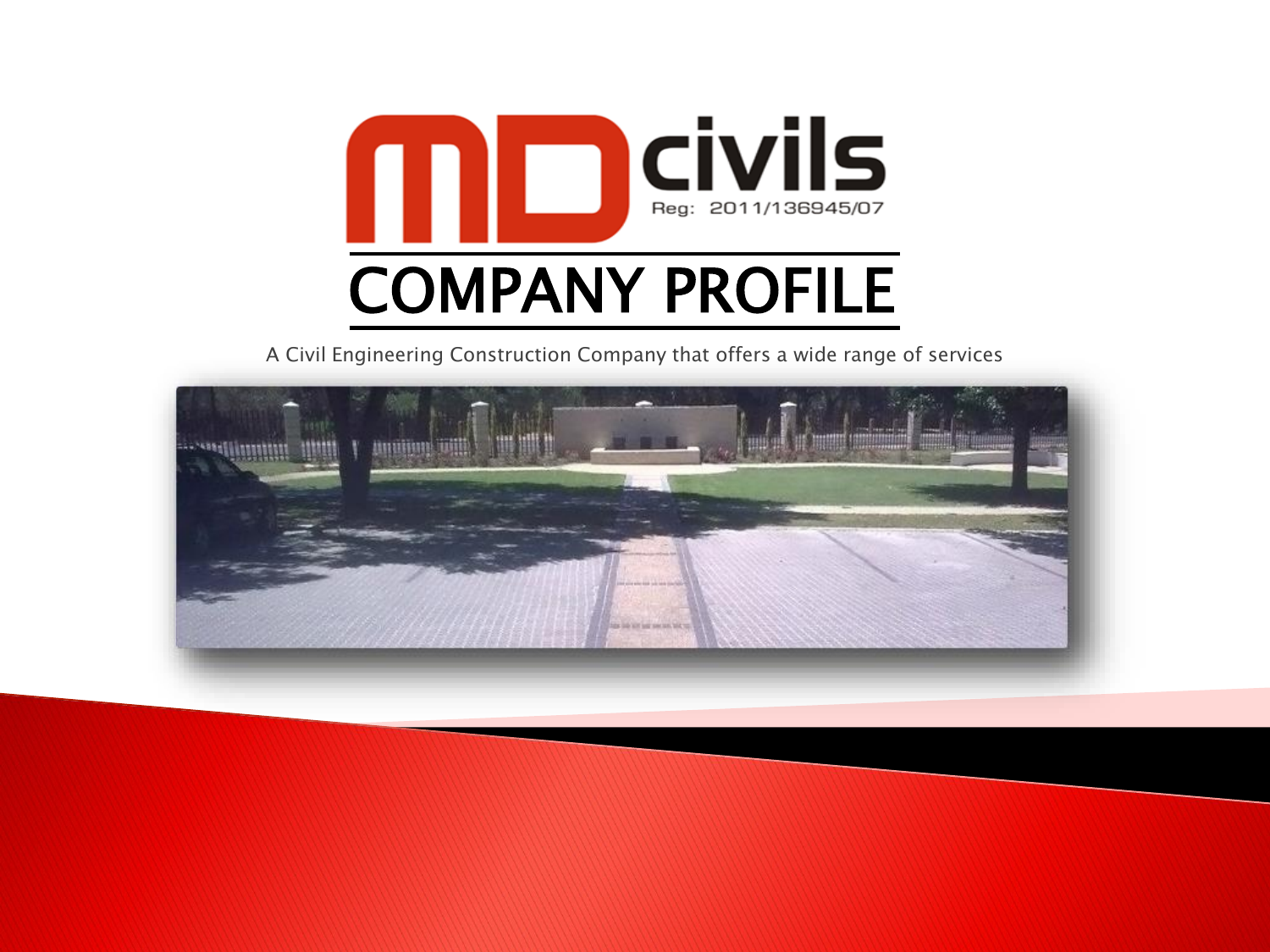# **About COMPANY**

Leading in civil engineering construction since 2002

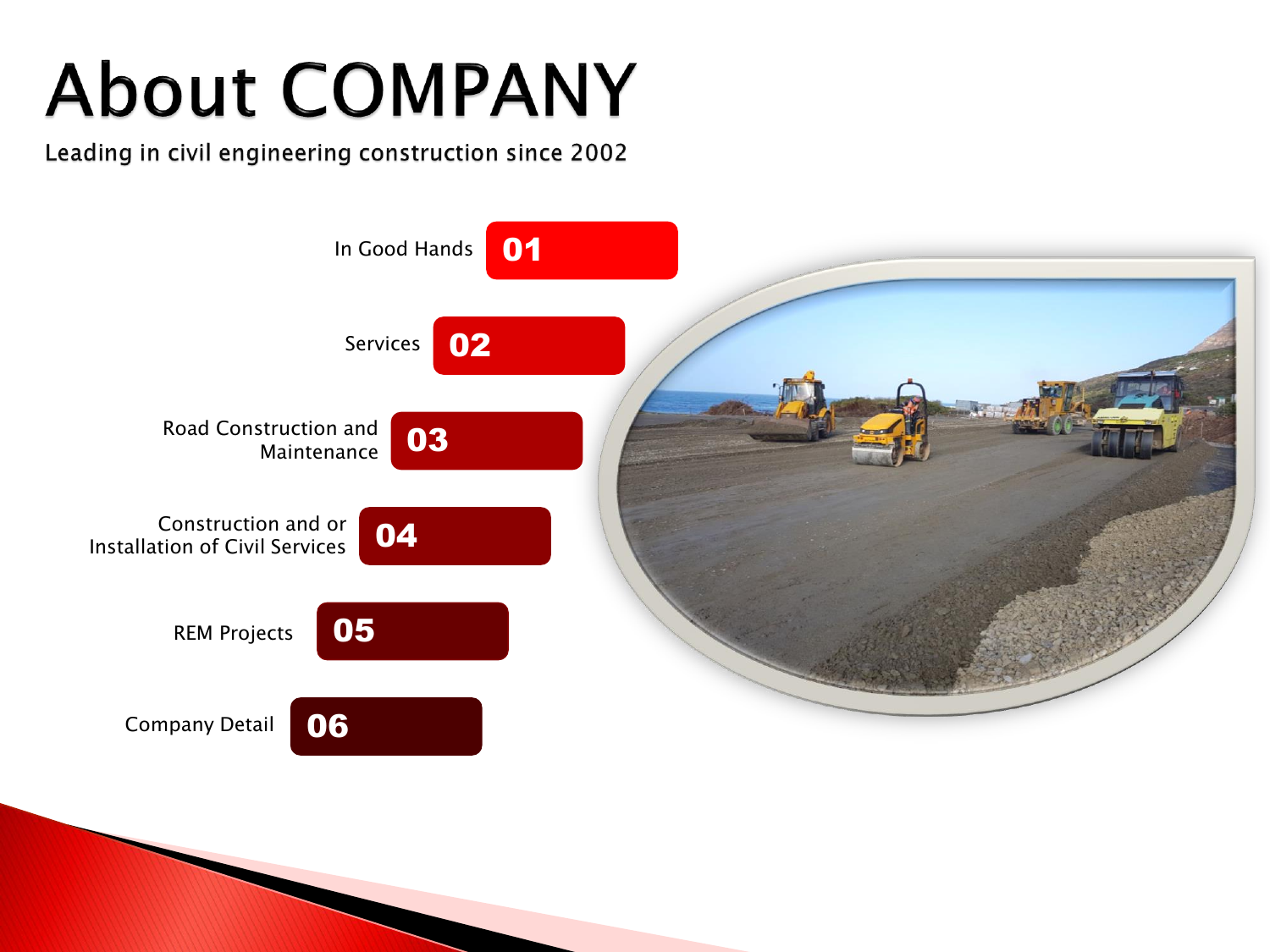





# 01 In Good Hands

The top management of MD Civils consists of a Professional Registered Technologist, Experienced Contract and Construction Managers, as well as a registered Occupational Health and Safety Manager. Our technical personnel are well-trained and lack no experience or skill.

# 02 Services

- •Accommodation of Traffic according to Road Traffic Signs Manual
- •Pavement Layers Repair, Patching, Pothole Repairs
- •Edge break repairs
- •Crack sealing (Geotextile & Hot/Cold modified bitumen)
- •Surface treatment of surface roads (Slurry)
- •Bleeding repair
- •Repair & maintenance of inlet and outlet structures
- •Subsoil drain installation and maintenance
- •Cleaning of waterway structures
- •Cleaning of culverts
- •Edge build-up removal
- •Concrete channel construction and maintenance
- •Fencing
- •Shoulder repairs
- •Stabilisation of cuttings
- •Erection and repair of permanent road traffic signs
- •Road studs
- •Guardrail erection and maintenance
- •Maintenance of lay-byes and rest areas
- •General erosion protection
- •Gabion protection
- •Minor repairs to structures
- •Natural stone masonry walls and braai pits
- •Vegetation maintenance

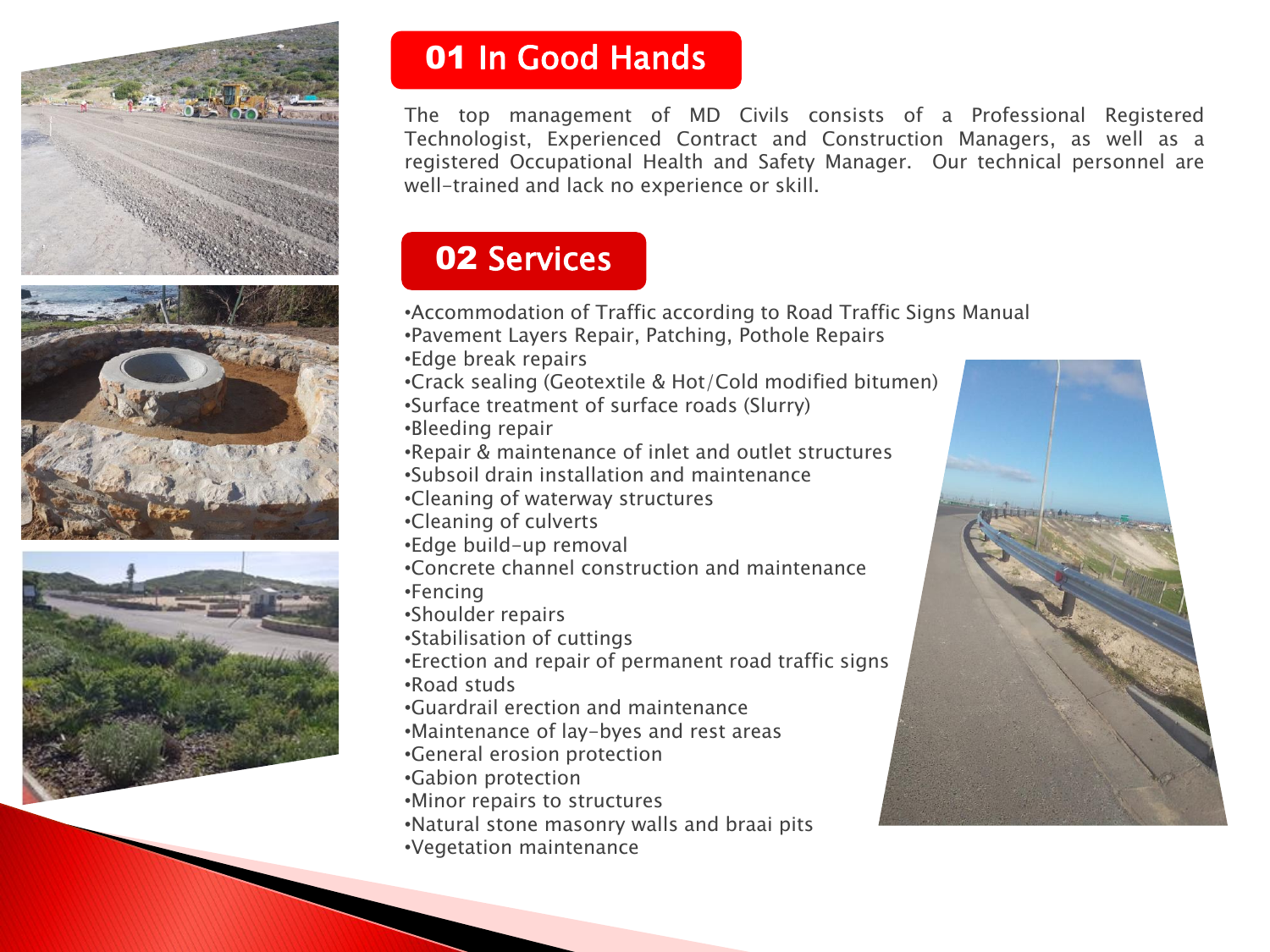## **03 Road Construction and Maintenance**

•Parking areas •Driveways •Accesses •Roads surfacing (Asphalt, Various Seals, Paving) •Installation of kerbs •Small earth works •Lay-byes & Rest areas

# 04 Construction and or Installation of Civil Services

•Storm water structures •Sewers •Water reticulation •Sleeves and ducting

## 05 REM Projects – Routine Estate **Maintenance**

We assist property managers in the following capacity:

•Inspect property, list and quantify potential areas for maintenance •Compile bill of quantities for remedy of work •Formal quotation for the remedial work •Long-term planning to maintain the estate infrastructure •Ad-hoc maintenance and emergency work